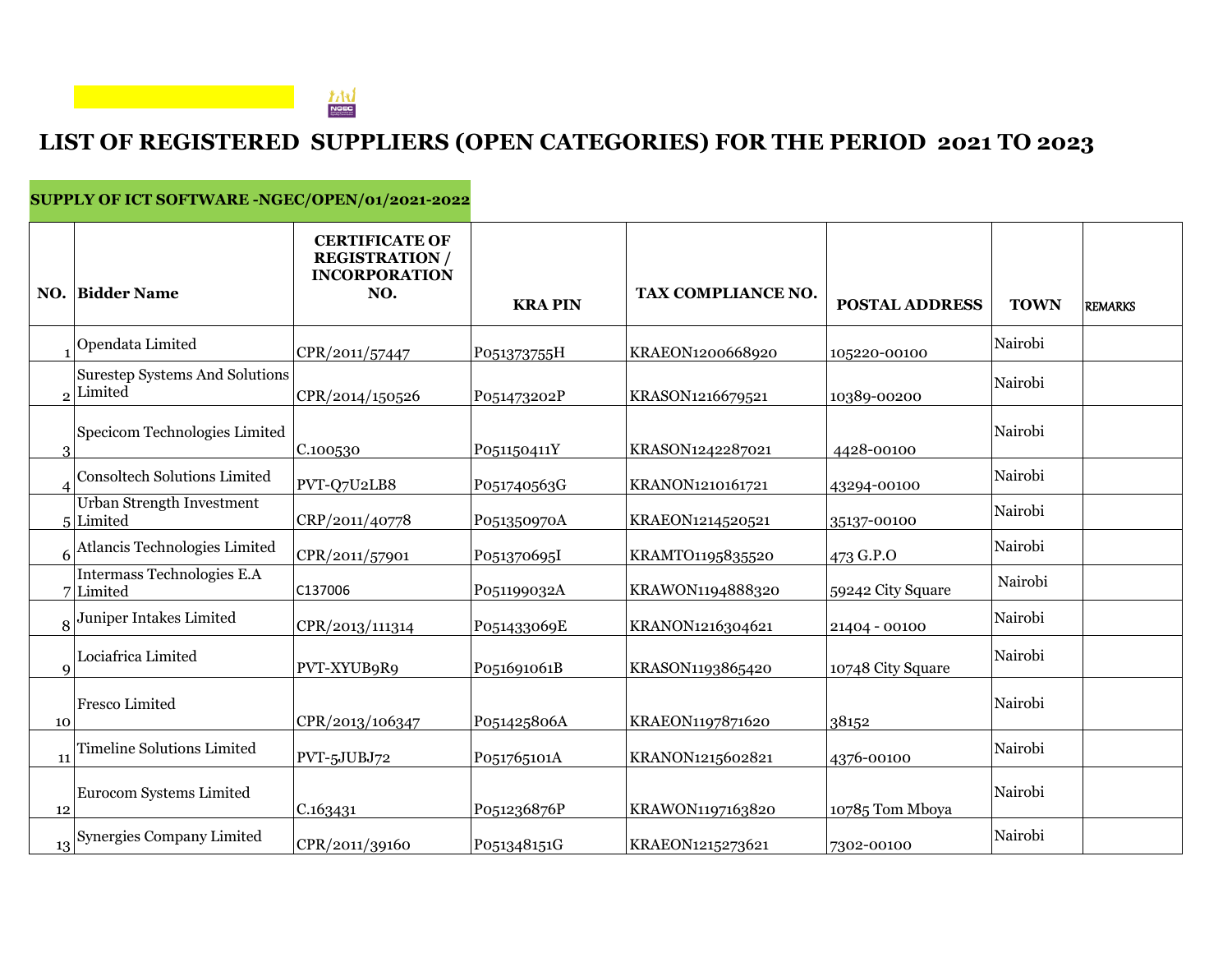| <b>SUPPLY OFMOBILE PHONE -NGEC/OPEN/02/2021-2022</b> |                                                             |               |                                             |                               |
|------------------------------------------------------|-------------------------------------------------------------|---------------|---------------------------------------------|-------------------------------|
|                                                      | <b>UMINUAIRUN</b><br><b>REGISTRATION</b> /<br>INCORPORATION |               |                                             |                               |
| NO. Bidder Name                                      | NO.                                                         | <b>KRAPIN</b> | TAX COMPLIANCE NO.<br><b>POSTAL ADDRESS</b> | <b>TOWN</b><br><b>REMARKS</b> |
| Sol Galaxy Limited Company                           | PVT-MKUAV9Z                                                 | P051J852412W  | KRAWON1211554721                            | Nairobi                       |
| 2 Admark Enterprises Limited                         | CPR/2014/143557                                             | P051467138J   | KRAEON1204124920                            | Nairobi                       |
| 3 Cosbar Company Limited                             | CPR/2013/124048                                             | PO51445521Y   | KRANON1211887821                            | Nairobi                       |

# PROVISION OF AIR TICKETING SERVICES NGEC/OPEN

|                                            | <b>CERTIFICATE OF</b><br><b>REGISTRATION /</b> |               |                    |                             |                               |
|--------------------------------------------|------------------------------------------------|---------------|--------------------|-----------------------------|-------------------------------|
| <b>Bidder Name</b><br>NO.                  | <b>INCORPORATION</b><br>NO.                    | <b>KRAPIN</b> | TAX COMPLIANCE NO. | <b>POSTAL ADDRESS</b>       | <b>TOWN</b><br><b>REMARKS</b> |
| <b>Longrock Tours And Travel</b>           |                                                |               |                    |                             |                               |
| Limited                                    | CPR/2010/18619                                 | P051322417M   | KRAMTO1242567521   | P.O Box 8228-00200          | Nairobi                       |
| Real Edge Africa Ventures                  |                                                |               |                    |                             |                               |
| 2 Limited                                  | CPR/2014/135175                                | P051512607U   | KRAWON1205875021   | P.O Box 64306-00620         | Nairobi                       |
| 3 Quatrro Travel Limited                   | PVT/2016/014695                                | P051596096Z   | KRANON1208299921   | P.O Box 101414-Jamia        | Nairobi                       |
| Tusmo Travel Tours & Cargo<br>$_4$ Limited | CPR/2010/30066                                 | P051337351F   | KRAMTO1228941921   | P.O Box 28540-00100         | Nairobi                       |
| 5 Green Bay Travel Limited                 | CPR/2013/124480                                | P051448725K   | KRAPON1195636320   | P.O Box 26316 -00504        | Nairobi                       |
| 6 Ovation Travel Limited                   | <b>PVT-EYUZRLD</b>                             | P051858446X   | KRANON1208789921   | P.O Box 23390-00504         | Nairobi                       |
| <b>Blueberry Voyage Limited</b>            | PVT-5JUD6EM                                    | P051788731U   | KRANON1230079421   | P.O Box 2707-Sarit          | Nairobi                       |
| JDL Tours and Travel Limited<br>8          | PVT-Q7UZ99P                                    | P051693415B   | KRANON1195233120   | P.O Box 3937-City<br>Square | Nairobi                       |
| Silver Bird Travel Plus Limited<br>q       | C.80572                                        | P051121337G   | KRAMTO1242647421   | P.O Box 14843-00800         |                               |
| 10 Primate Tours Limited                   | PVT/2016/012747                                | P051593480N   | KRANON1213517821   | P.O Box 1467-00515          | Nairobi                       |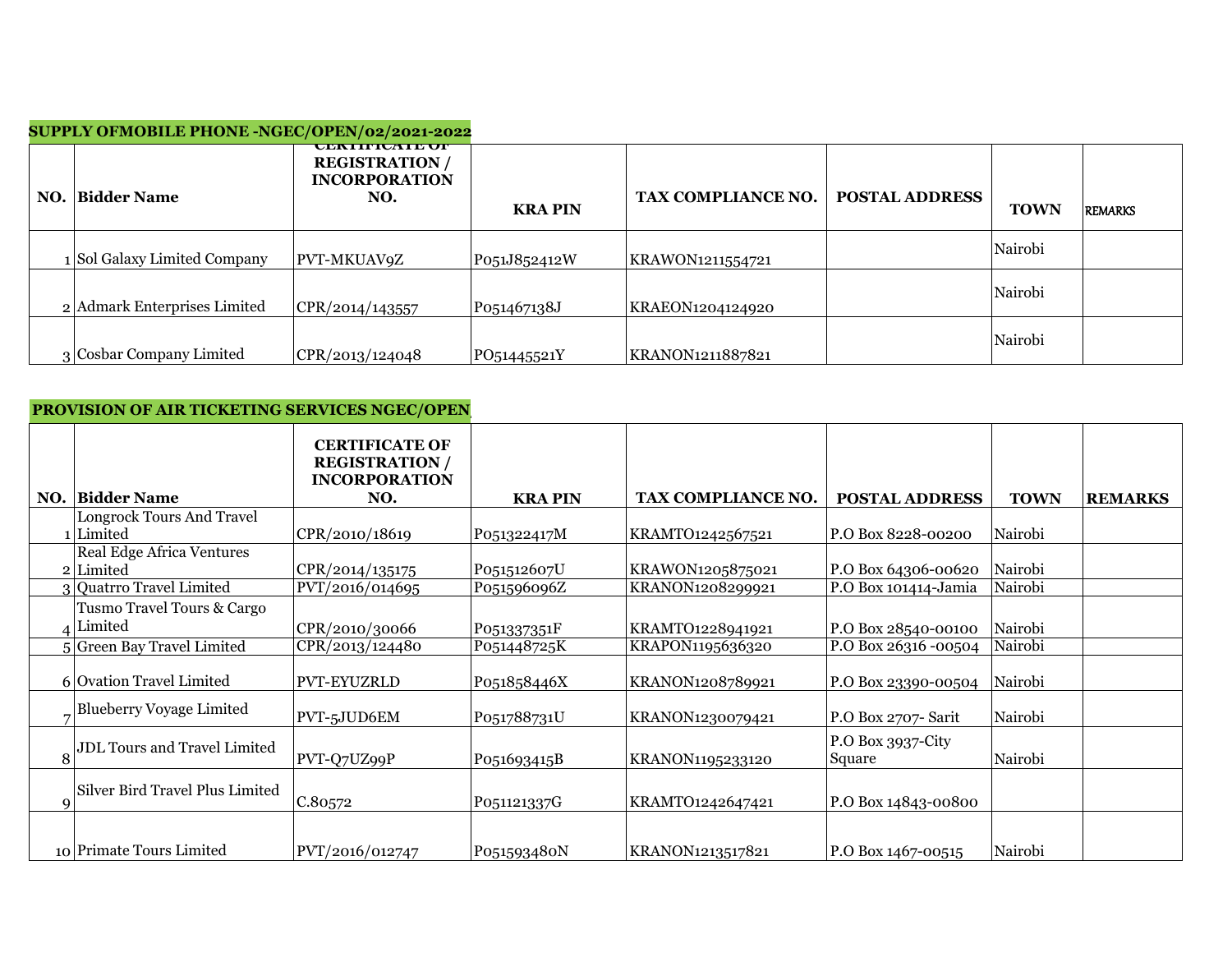| Flight Center Travel Limited<br>11            | PVT /2016/014525   | P0515990141 | KRAMTO1242666621 | P.O Box 51458-00200                        | Nairobi |
|-----------------------------------------------|--------------------|-------------|------------------|--------------------------------------------|---------|
| 12 African Touch Safaris Limited              | C.800059           | P051132264Q | KRAMTO1242772521 | P.O Box 931-00100                          | Nairobi |
| 13 Boma Travel Services Limited               | C.169436           | P051242637V | KRAMSN1209664421 | P.O Box 8968-00100                         | Nairobi |
| 14 Premier Safaris (K) Limited                | CPR/2016/220147    | P051582967S | KRANON1242250021 | P.O Box 20169-00100                        | Nairobi |
| 15 Secret To Africa Travel Ltd                | <b>PVT-ZQUYZMV</b> | P051687078A | KRANON1212686621 | P.O Box 79464-00100                        | Nairobi |
| Silver Africa Tours And Safaris<br>16 Limited | C.97857            | P051144057U | KRAEON1242392821 | P.O Box $608\overline{54}$ -City<br>Square | Nairobi |
| Tondwe Africa Group Limited<br>17             | PVT/2016/014937    | P051596389D | KRANON1237200621 | P.O Box 72521-00200                        | Nairobi |
| <b>Cedars Travel and Tours</b><br>18 Limited  | PVT-Y2U886A        | P051687119L | KRANON1214130221 | P.O Box 34303-00100                        | Nairobi |
| 19 Starluck Travel Limited                    | PVT-V7UAP9Q        | P051673737L | KRANON1208253421 | $P.O$ Box                                  | Nairobi |

|     | PROVISION OF ASSET VALUATION SERVICES/OPEN/04/2021-2022 |                                                                               |               |                    |                       |             |                |
|-----|---------------------------------------------------------|-------------------------------------------------------------------------------|---------------|--------------------|-----------------------|-------------|----------------|
| NO. | <b>Bidder Name</b>                                      | <b>CERTIFICATE OF</b><br><b>REGISTRATION /</b><br><b>INCORPORATION</b><br>NO. | <b>KRAPIN</b> | TAX COMPLIANCE NO. | <b>POSTAL ADDRESS</b> | <b>TOWN</b> | <b>REMARKS</b> |
|     | Opti-real Consultants Ltd                               | PVT-7UZ5ED                                                                    | P0517982281C  | KRAEON1179648021   | P.O Box 33927         | Nairobi     |                |
|     |                                                         |                                                                               |               |                    |                       |             |                |
|     | $2$ SEC & M. Company Limited                            | C.121491                                                                      | P051181046K   | KRANON1194004520   | P.O Box 3711-00100    | Nairobi     |                |
|     | 3 Advent Valuers Limited                                | CPR/213/101641                                                                | P051419673S   | KRAEON1223493721   | P.O Box 50823-00100   | Nairobi     |                |
|     | $4$ Murage Estate Agents Ltd                            | CPR/2015/199537                                                               | P0515509561   | KRANON1211707421   | P.O Box 74451-00200   | Nairobi     |                |
|     | 5 Mzima Africa Travel Ltd                               | CPR/2014/138545                                                               | P0151459873Y  | KRANON1152005619   | P.O Box 292-00100     | Nairobi     |                |

**PROVISION OF CAR HIRE AND TAXI NGEC/OPEN/05/2021-2022**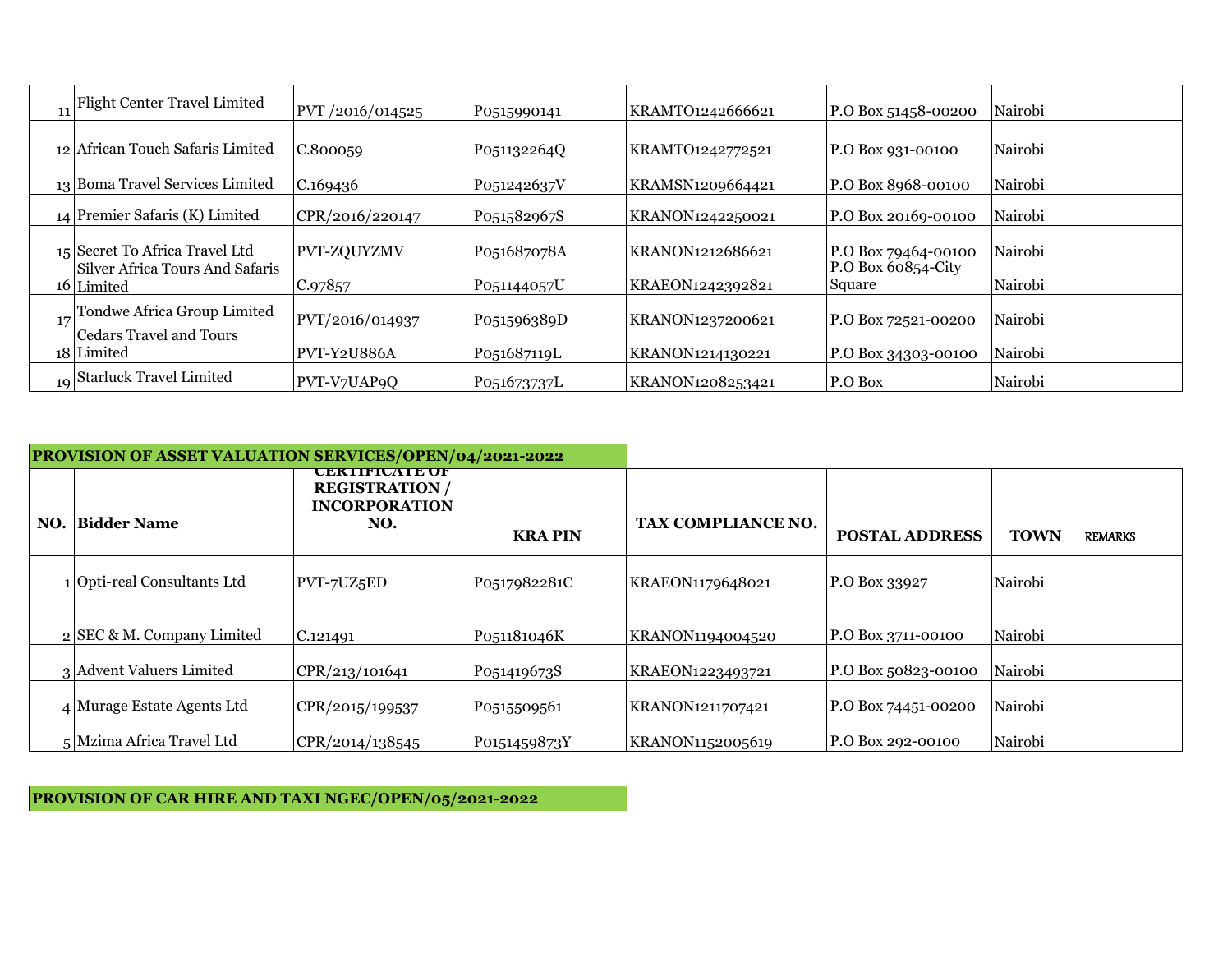| NO. | <b>Bidder Name</b>              | <b>CERTIFICATE OF</b><br><b>REGISTRATION /</b><br><b>INCORPORATION</b><br>NO. | <b>KRAPIN</b> | <b>TAX COMPLIANCE NO.</b> | <b>POSTAL ADDRESS</b>                 | <b>TOWN</b>          | <b>REMARKS</b> |
|-----|---------------------------------|-------------------------------------------------------------------------------|---------------|---------------------------|---------------------------------------|----------------------|----------------|
|     |                                 |                                                                               |               |                           |                                       |                      |                |
|     | 1 Sol Galaxy Company Ltd        | PVT-MKUAV9Z                                                                   | P051852412W   | KRAWON1211554721          | P.O Box 1060-00200                    | Nairobi              |                |
|     | 2 Superior Tours and Travel Ltd | C.111181                                                                      | P051174497J   | KRAEON1147180819          | P.O Box 12769-00400                   | Nairobi              |                |
|     | 3 Kabon Transporters Limited    | C.112057                                                                      | P051163079A   | KRAELD1224567921          | P.O Box 2324-30100/<br>3325-0010      | Eldoret/Nair<br>lobi |                |
|     | $4$ Jumeirah Safaris Limited    | CPR/2009/13382                                                                | P05131622R    | KRANON1204546421          | P.O Box 60338-00200                   | Nairobi              |                |
|     |                                 |                                                                               |               |                           |                                       |                      |                |
|     | 5 Cupstone Travel Limited       | C.108935                                                                      | P051157705W   | KRANON1199024720          | P.O Box 46322-00100                   | Nairobi              |                |
|     |                                 |                                                                               |               |                           | P.O Box 132 city<br>square/66969 City |                      |                |
|     | 6 Pride Drive Limted            | CPR/2013/96857                                                                | P0514153000   | KRANON124125062           | Square                                | Nairobi              |                |

# **PROVISION OF COURIER SERVCES/OPEN/06/2021-2022**

None

# **PROVISION OF CONFERENCE SERVICES IN ANY OF THE 47 COUNTIES NGEC/OPEN/07/2021-2022**

| NO. | <b>Bidder Name</b>                     | <b>CERTIFICATE OF</b><br><b>REGISTRATION /</b><br><b>INCORPORATION</b><br>NO. | <b>KRAPIN</b> | <b>TAX COMPLIANCE NO.</b> | <b>POSTAL ADDRESS</b> | <b>TOWN</b> | <b>REMARKS</b> |
|-----|----------------------------------------|-------------------------------------------------------------------------------|---------------|---------------------------|-----------------------|-------------|----------------|
|     | Paradise Safari Park Limited           | 7174                                                                          | P000593906T   | KRALTO1243109821          | 45038-00100           | Nairobi     |                |
|     | Epashikino Resort and Spa<br>2 Limited | PVT/2016/030853                                                               | P051626100V   | <b>KRANON1199475920</b>   | 12328-20100           | Nakuru      |                |
|     | Maanzoni Lodge Limited                 | CPR/2009/6327                                                                 | P051318714Z   | KRAMTO1199705820          | 611-00204             | Athi River  |                |
|     | <b>Togen Holdings Limited</b>          | CPR/2012/73869                                                                | P051413205M   | KRASON1215354221          | P.O Box 172-0519      | Mlolongo    |                |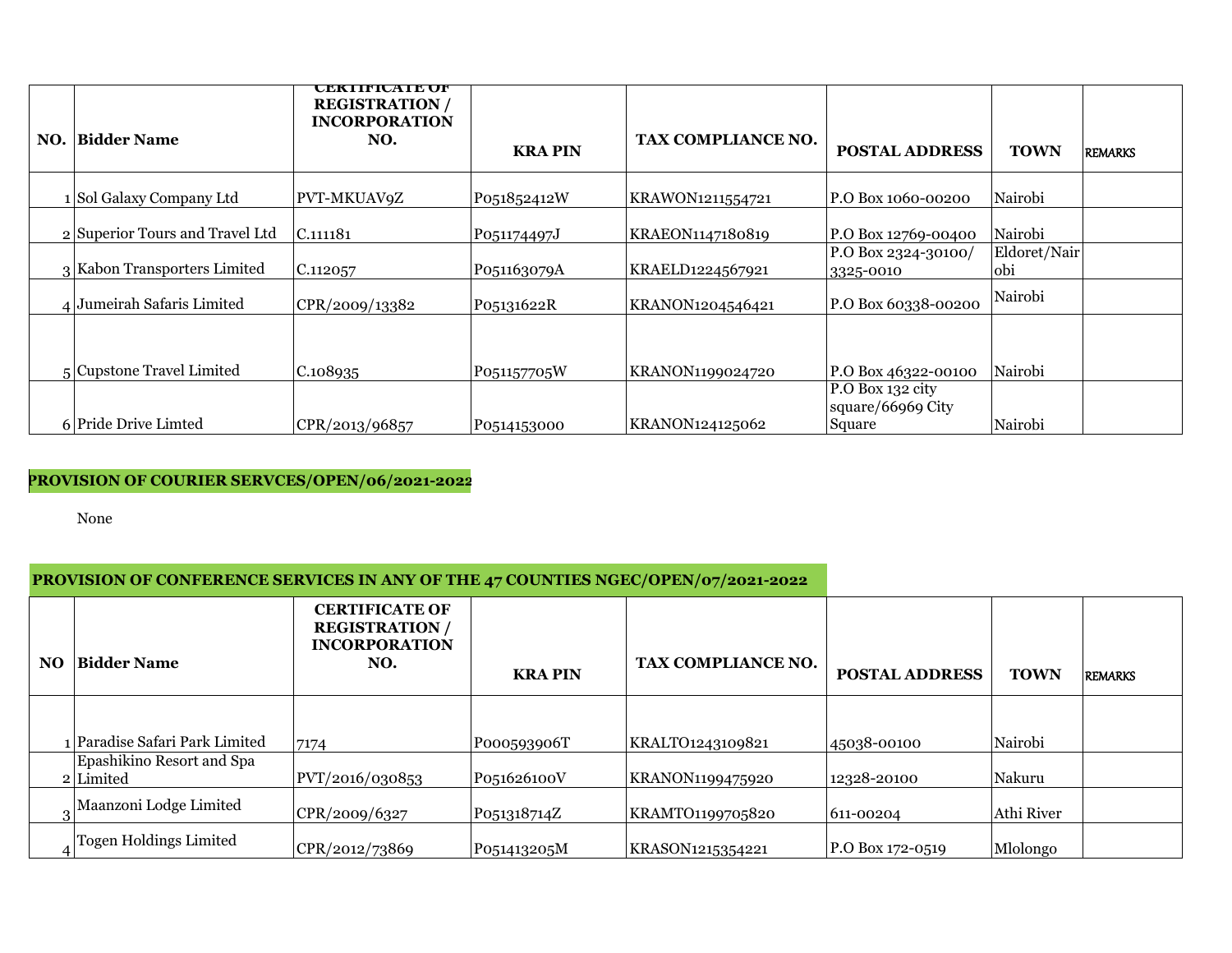#### **PROVISION OF RESEARCH CONSULTANCY SERVICES/ OPEN/08/2021-2022**

|     |                               | <b>CERTIFICATE OF</b><br><b>REGISTRATION /</b> |               |                    |                                |                        |
|-----|-------------------------------|------------------------------------------------|---------------|--------------------|--------------------------------|------------------------|
| NO. | <b>Bidder Name</b>            | <b>INCORPORATION</b><br>NO.                    | <b>KRAPIN</b> | TAX COMPLIANCE NO. | <b>POSTAL ADDRESS</b>          | <b>TOWN</b><br>REMARKS |
|     | 1 Sol Galaxy Company Ltd      | PVT-MKUAV9Z                                    | P051852412W   | KRAWON1211554721   | P.O Box 1060-00200             | Nairobi                |
|     |                               |                                                |               |                    |                                |                        |
|     | 2 Tifa Research Limited       | CPR/2015196522                                 | P051561578K   | KRAWON1224053121   | P.O Box 59629-00200            | Nairobi                |
|     | 3 Ansoffs Consulting Limited  | CPR/2011/40326                                 | P051396421C   | KRAWON1209872921   | P.O Box 23165-00505 NNairobi   |                        |
|     |                               |                                                |               |                    |                                |                        |
|     | 4 Sasa Media Services Limited | CPR2012/71733                                  | P051502459F   | KRAEON1216671321   | P.O Box 19-00100               | Nairobi                |
|     | Diamondwings General          |                                                |               |                    |                                |                        |
|     | $5$ Agencies                  | 443745                                         | A002463610C   | KRAELD1213347521   | P.O Box 10600-0200, Na Nairobi |                        |
|     | 6 Lotus Consulting Limited    | PVT/2016/010787                                | P051596619N   | KRAEON1198474920   | P.O BOX 101459, Nairol Nairobi |                        |

# **PROVISION OF INTERNET SERVICES/OPEN/09/2021-2022**

| NO | Bidder Name                   | <b>ULKHIFIUALE UF</b><br><b>REGISTRATION /</b><br><b>INCORPORATION</b><br>NO. | <b>KRAPIN</b> | TAX COMPLIANCE NO.      | <b>POSTAL ADDRESS</b> | <b>TOWN</b> | <b>REMARKS</b> |
|----|-------------------------------|-------------------------------------------------------------------------------|---------------|-------------------------|-----------------------|-------------|----------------|
|    |                               |                                                                               |               |                         |                       |             |                |
|    | । Jenetworks Ventures Limited | CPR/2015/192706                                                               | P051549555W   | <b>KRAEON1214200021</b> | 3625-00100            | Nairobi     |                |

# **DEVELOPMENT OF NATIONAL INCLUSIVE FRAMEWORK/OPEN/11/2021-2022**

NONE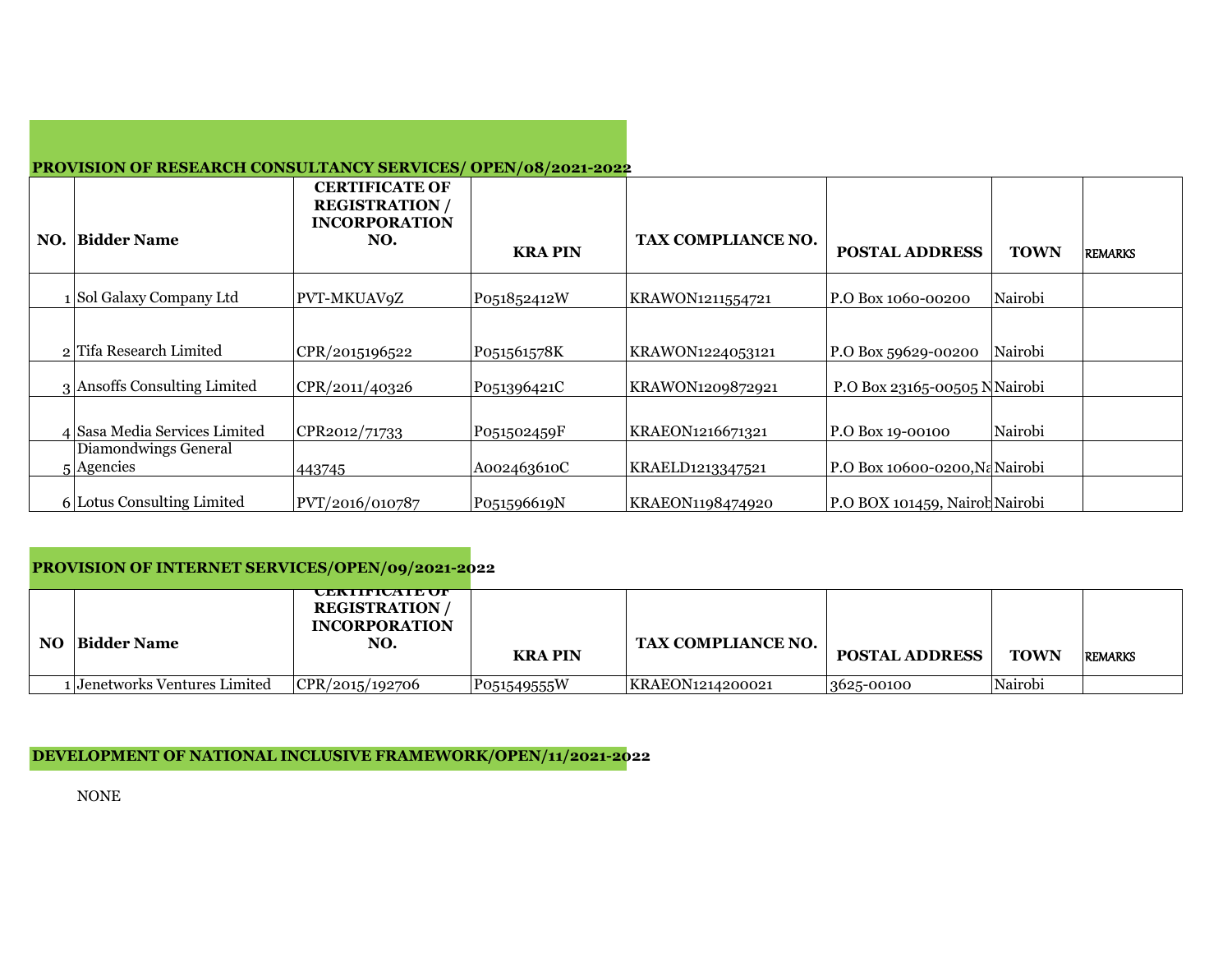# **PROVISION OF STAFF TEAM BUILDING SERVICES/OPEN/12/2021-2022**

| <b>NO.</b> Bidder Name         | <b>CERTIFICATE OF</b><br><b>REGISTRATION /</b><br><b>INCORPORATION</b><br>NO. | <b>KRAPIN</b> | <b>TAX COMPLIANCE NO.</b> | <b>POSTAL ADDRESS</b> | <b>TOWN</b> | <b>REMARKS</b> |
|--------------------------------|-------------------------------------------------------------------------------|---------------|---------------------------|-----------------------|-------------|----------------|
| Borasoft Limited               | CPR/2013/102813                                                               | P051421650R   | KRASON1195427720          | 1181-00100            | Nairobi     |                |
| $2$ Ansoffs Consulting Ltd     | CPR/2011/40326                                                                | P051396421C   | KRAWON1209872921          | 7640-00100            | Nairobi     |                |
| Safari Parks (Holdings)        |                                                                               |               |                           |                       |             |                |
| Limited/Safari Park Hotel/     |                                                                               |               |                           |                       |             |                |
| 3 Paradise Safari Park Limited | C.7174                                                                        | P000593906T   | KRALTO1243109821          | 45038-00100           | Nairobi     |                |
| 4 Privilege Capital Limited    | CPR/2010/33428                                                                | P051342574D   | KRATKA1187401820          | 51766-00100           | Nairobi     |                |
| Kent Investment Agency         |                                                                               |               |                           |                       |             |                |
| 5 Limited                      | PVT/2016/018906                                                               | P051602689P   | KRANON1196768220          | P.O Box 51766-00100   | Nairobi     |                |

# **PROVISION OF MOTOR VEHICLE REPAIRS AND SERVICES/OPEN/13/2021-2022**

| <b>Bidder Name</b><br>NO.           | <b>CERTIFICATE OF</b><br><b>REGISTRATION /</b><br><b>INCORPORATION</b><br>NO. | <b>KRAPIN</b> | TAX COMPLIANCE NO. | <b>POSTAL ADDRESS</b> | <b>TOWN</b> | <b>REMARKS</b> |
|-------------------------------------|-------------------------------------------------------------------------------|---------------|--------------------|-----------------------|-------------|----------------|
| <b>First Fit Auto Care Limited</b>  | CPR/2011/44764                                                                | P051354440V   | KRASON1241465321   | P.O Box 25784-00100   | Nairobi     |                |
| <b>Mustral General Traders</b>      |                                                                               |               |                    |                       |             |                |
| 2 Limited                           | CPR/2014/140828                                                               | P051465763O   | KRATKA1244133721   | P.O Box 93-00605      | Nairobi     |                |
| <b>Fairrate Tyres and Auto Mart</b> |                                                                               |               |                    |                       |             |                |
| 3 Limited                           | C.150944                                                                      | P051220573U   | KRAEON1217128421   | P.O Box 57614-00200   | Nairobi     |                |
| 4 Samo Agencies Limited             | C.121959                                                                      | P051207787Q   | KRAWON1202561720   | P.O Box 55618-00200   | Nairobi     |                |

PROVISION OF CATERING SERVICES/OPEN/14/2021-2022

|             |                                                   |                                                                           |                    |                       | <b>REMARKS</b> |
|-------------|---------------------------------------------------|---------------------------------------------------------------------------|--------------------|-----------------------|----------------|
|             |                                                   |                                                                           |                    |                       |                |
| Bidder Name | <b>NEURTRATION</b><br><b>INCORPORATION</b><br>NO. | <u>TWO USION OF CATENING SERVICES/OF EN/I4/2021-2022</u><br><b>KRAPIN</b> | TAX COMPLIANCE NO. | <b>POSTAL ADDRESS</b> | <b>TOWN</b>    |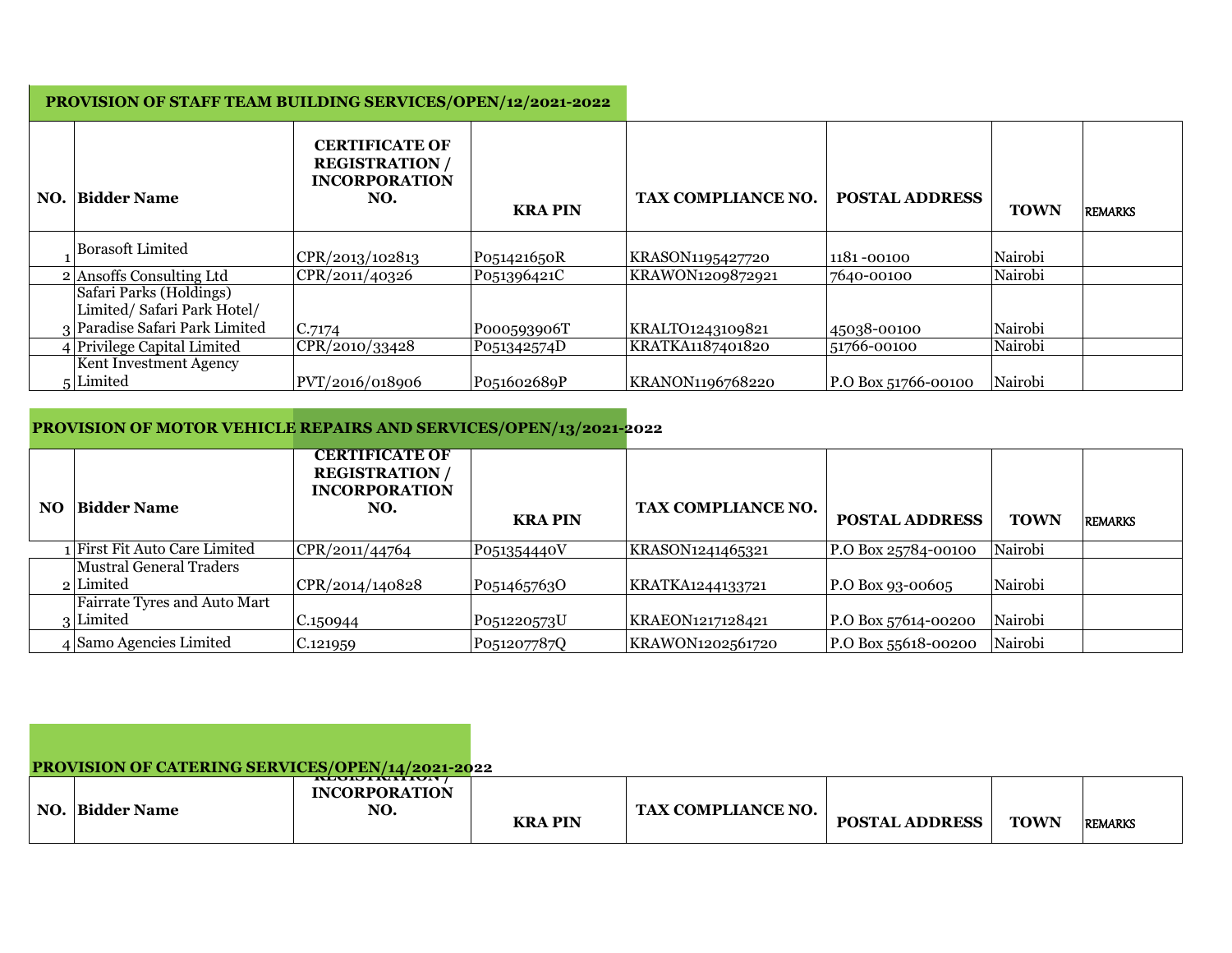| Lacheni Inni<br>Limited | -REI IV6V<br>DTTT | ∍∩ ا<br>ചി' | <b>KRAE</b><br>$\cdots$<br>31120<br>11 O | →Ωr<br>-300100 | <b>TIL</b><br>∶ldoret |  |
|-------------------------|-------------------|-------------|------------------------------------------|----------------|-----------------------|--|
|                         |                   |             |                                          |                |                       |  |

# **INSTALLATION AND MAINTENANCE OF UNIFIED COMMUNICATION SYSTEMS/OPEN/15/2021-2022**

| NO. Bidder Name            | <b>CERTIFICATE OF</b><br><b>REGISTRATION</b> /<br><b>INCORPORATION</b><br>NO. | <b>KRAPIN</b> | <b>TAX COMPLIANCE NO.</b> | <b>POSTAL ADDRESS</b> | <b>TOWN</b> | <b>REMARKS</b> |
|----------------------------|-------------------------------------------------------------------------------|---------------|---------------------------|-----------------------|-------------|----------------|
| Juniper Intakes Limited    | CPR/2013/111314                                                               | P051433069E   | KRANON1216304621          | 21404-00100           | Nairobi     |                |
| Intermass Technologies E.A |                                                                               |               |                           |                       |             |                |
| 2 Limited                  | C.137006                                                                      | P051199032A   | KRAWON1194888320          | 59252 City Square     | Nairobi     |                |

### **REPAIR AND MAINTENANCE OF SERVERS/OPEN/16/2021-2022**

| NO. | <b>Bidder Name</b>                        | <b>UENTIFICATE UN</b><br><b>REGISTRATION /</b><br><b>INCORPORATION</b><br>NO. | <b>KRAPIN</b> | TAX COMPLIANCE NO. | <b>POSTAL ADDRESS</b> | <b>TOWN</b> | <b>REMARKS</b> |
|-----|-------------------------------------------|-------------------------------------------------------------------------------|---------------|--------------------|-----------------------|-------------|----------------|
|     | Next Technologies Limited                 | C.115304                                                                      | P051169604Z   | KRALTO1196724320   | 10579-00100           | Nairobi     |                |
|     | Intermass Technologies E.A<br>$2$ Limited | C.137006                                                                      | P051199032A   | KRAWON111194888320 | 59363 City Square     | Nairobi     |                |

## **INSTALLATION & CONFIGURATION OF DATA CENTRE, CLOUD & BACK-UP SERVICES/OPEN/17/2021-2022**

| <b>NO.</b> Bidder Name                              | CERTIFICATE OF<br><b>REGISTRATION /</b><br><b>INCORPORATION</b><br>NO. | <b>KRAPIN</b> | <b>TAX COMPLIANCE NO.</b> | <b>POSTAL ADDRESS</b> | <b>TOWN</b> | <b>REMARKS</b> |
|-----------------------------------------------------|------------------------------------------------------------------------|---------------|---------------------------|-----------------------|-------------|----------------|
| Next Technologies Limited                           | C.115304                                                               | P051169604Z   | KRALTO1196724320          | P.O Box 10579-00100   | Nairobi     |                |
| $2$ Atlancis Technologies Limited $ CPR/2011/57901$ |                                                                        | P0513706951   | KRAMTO1195835520          | P.O Box 473-00100     | Nairobi     |                |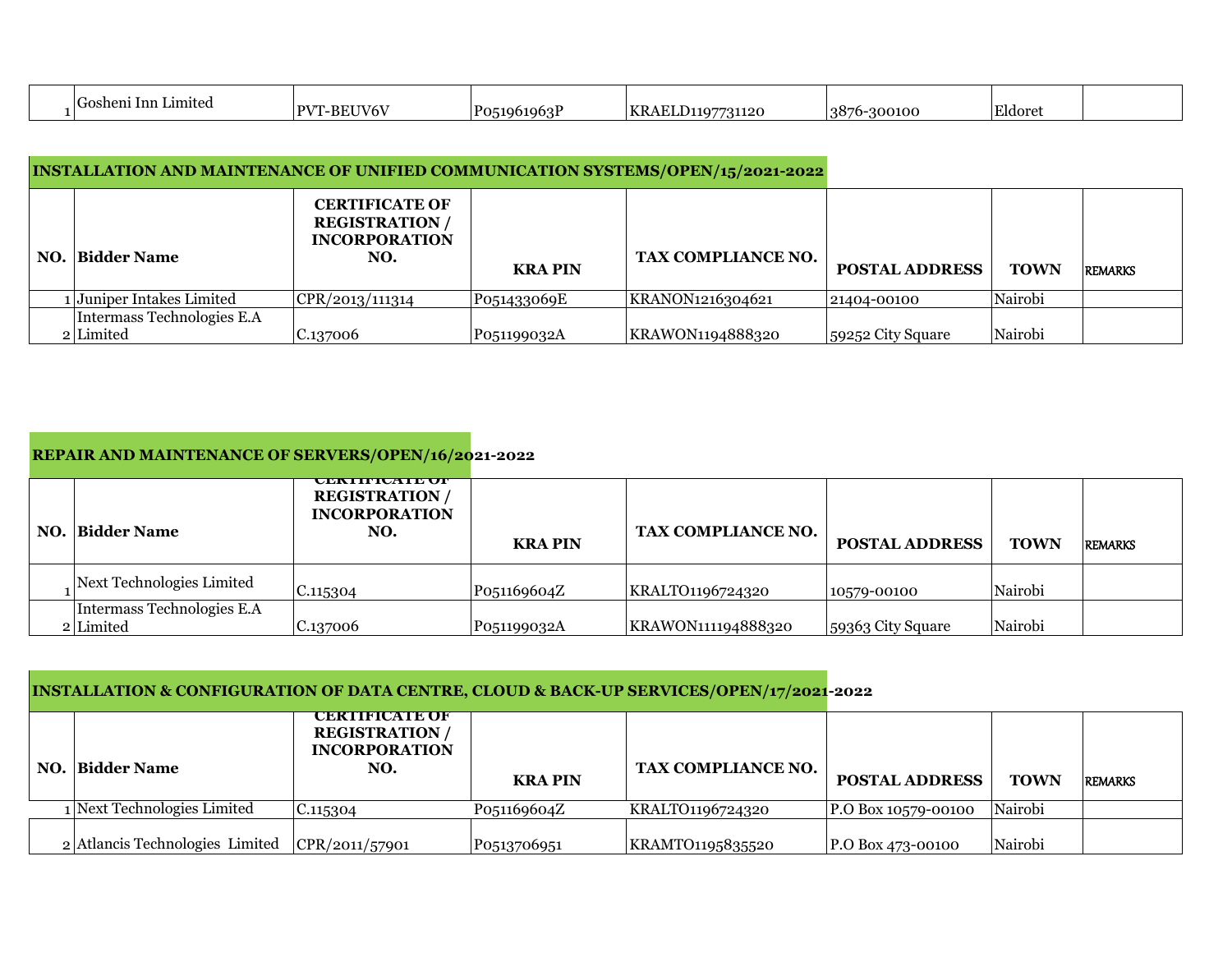| Intermass | $\sim$ Technologies E.A.                 |                      |                                                     |                                      |         |  |
|-----------|------------------------------------------|----------------------|-----------------------------------------------------|--------------------------------------|---------|--|
| Lımıtec   | .137006<br>$\mathcal{L}$ . $\mathcal{L}$ | $P_{05}$<br>'199032A | 194888320<br><b>KRAWON</b><br>1 N 1<br>$\mathbf{v}$ | $D \cap$<br>) Box 59242-00200<br>. . | Nairobi |  |

# **PROVISION OF BULK SMS AND SHORT CODE SERVICES/OPEN/18/2021-2022**

| NO. | <b>Bidder Name</b>                       | <b>CERTIFICATE OF</b><br><b>REGISTRATION</b> /<br><b>INCORPORATION</b><br>NO. | <b>KRAPIN</b> | <b>TAX COMPLIANCE NO.</b> | <b>POSTAL ADDRESS</b> | <b>TOWN</b> | REMARKS |
|-----|------------------------------------------|-------------------------------------------------------------------------------|---------------|---------------------------|-----------------------|-------------|---------|
|     | Surestep Systems and Solutions<br>Lmited | CPR/2014/150526                                                               | P051473202P   | KRASON1216679521          | 10389 City Square     | Nairobi     |         |
|     | <b>Roamtech Solutions Limited</b>        | CPR/2010/29758                                                                | P051336585P   | KRAMTO1243598921          | 280-00902             | Nairobi     |         |

# **PROVISION OF ASSET TAGGING AND ASSES REGISTER/OPEN/19/2021-**

| NO. Bidder Name           | 2022<br>CERTIFICATE OF<br><b>REGISTRATION /</b><br><b>INCORPORATION</b><br>NO. | <b>KRAPIN</b> | TAX COMPLIANCE NO. | <b>POSTAL ADDRESS</b> | <b>TOWN</b> | <b>REMARKS</b> |
|---------------------------|--------------------------------------------------------------------------------|---------------|--------------------|-----------------------|-------------|----------------|
| Synergies Company Limited | CPR/2011/39160                                                                 | P051348151G   | KRAEON1215273621   | 7302-00100            | Nairobi     |                |

| <b>PROVISION OF RADIO AND TV</b><br>ADVERTISING/OPEN/21/2021-2022 |                                                            |                                                                               |                            |                                      |                                  |                                          |                |
|-------------------------------------------------------------------|------------------------------------------------------------|-------------------------------------------------------------------------------|----------------------------|--------------------------------------|----------------------------------|------------------------------------------|----------------|
|                                                                   | NO. Bidder Name                                            | <b>CERTIFICATE OF</b><br><b>REGISTRATION /</b><br><b>INCORPORATION</b><br>NO. | <b>KRAPIN</b>              | TAX COMPLIANCE NO.                   | <b>POSTAL ADDRESS</b>            | <b>TOWN</b>                              | <b>REMARKS</b> |
|                                                                   | <b>Frinant Pictures Limited</b><br>2 Chilcot Group Limited | CPR/2012/75954<br>PVT/2016/023912                                             | P051389645R<br>P051941214S | KRANON1225165521<br>KRAKJD1193708320 | P.O Box 209<br>P.O Box 413-00511 | <b>State House Road</b><br>Ongata Rongai |                |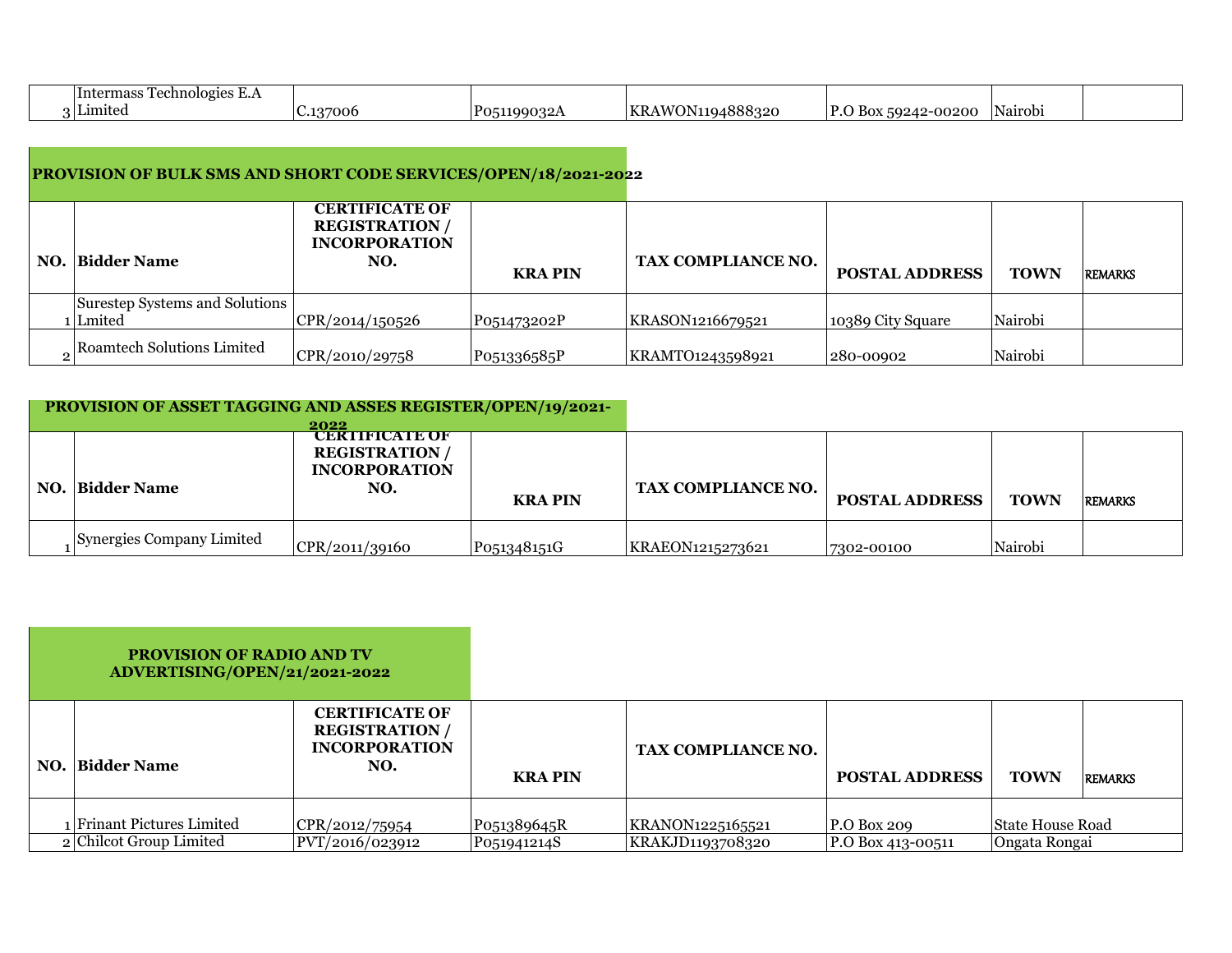| <b>EVELOPMENT OF KNOWLEDGE MANAGEMENT POLICY/OPEN/22/2021-202</b> |                                                                               |               |                    |                       |             |                |
|-------------------------------------------------------------------|-------------------------------------------------------------------------------|---------------|--------------------|-----------------------|-------------|----------------|
| NO. Bidder Name                                                   | <b>CERTIFICATE OF</b><br><b>REGISTRATION /</b><br><b>INCORPORATION</b><br>NO. | <b>KRAPIN</b> | TAX COMPLIANCE NO. | <b>POSTAL ADDRESS</b> | <b>TOWN</b> | <b>REMARKS</b> |
| Diamondwings General                                              |                                                                               |               |                    |                       |             |                |
| Agencies                                                          | 443745                                                                        | A002463610C   | KRAELD1213347521   | 1060-00200            | Nairobi     |                |
| 2 Lotus Consulting Limited                                        | PVT/2016/010787                                                               | P051596619N   | KRAELD1213347521   | 101459-Jamia          | Nairobi     |                |

#### **DEVELOPMENT OF SEXUAL & GENDER BASED VIOLENCE (SGBV) FRAMEWORK/OPEN/23/2021- 2022**

NONE

#### $(24/2021 - 2022)$ **LEGAL DRAFTING SERVICES/OPEN/24/2021-2022**

| NO.            | <b>Bidder Name</b>                                           | <b>INCORPORATION</b> | <b>KRAPIN</b> | TAX COMPLIANCE NO.      | <b>POSTAL ADDRESS</b>        | <b>TOWN</b> | <b>REMARKS</b> |
|----------------|--------------------------------------------------------------|----------------------|---------------|-------------------------|------------------------------|-------------|----------------|
|                | Ngeri, Omiti&Bush Advocates<br>Limited Liability Partnership | $LLP-49R15M$         | P051667934T   | KRANON1210166221        | 12263-00100                  | Nairobi     |                |
| $\overline{2}$ | Chege Kibathi & Company<br>Advocates                         | LLP/2015/03          | P051524774N   | KRAWON1197025020        | 21686-00100                  | Nairobi     |                |
| 3              | Manyonge Wanyama &<br>Associates LLP                         | LLP-9R1LL9           | P051917445S   | KRASON1242013221        | 100493-00101/100245<br>Jamia | Nairobi     |                |
| 4              | Diro Advocates LLP                                           | $LLP-I4I1622$        | P051737158U   | KRANON1223725921        | 78936-00200                  | Nairobi     |                |
|                | G & A Advocates                                              | LLP/2017/101         | P051857197F   | <b>KRAWON1198847720</b> | 2718-30100                   | Eldoret     |                |
|                | Abdulhakim & Co. Advocates                                   | BN-AAOLPN4           | P051682391Z   | KRASON1222988421        | 40917-00100                  | Nairobi     |                |

**LEGAL LITIGATION SERVICES/OPEN/25/2021-2022**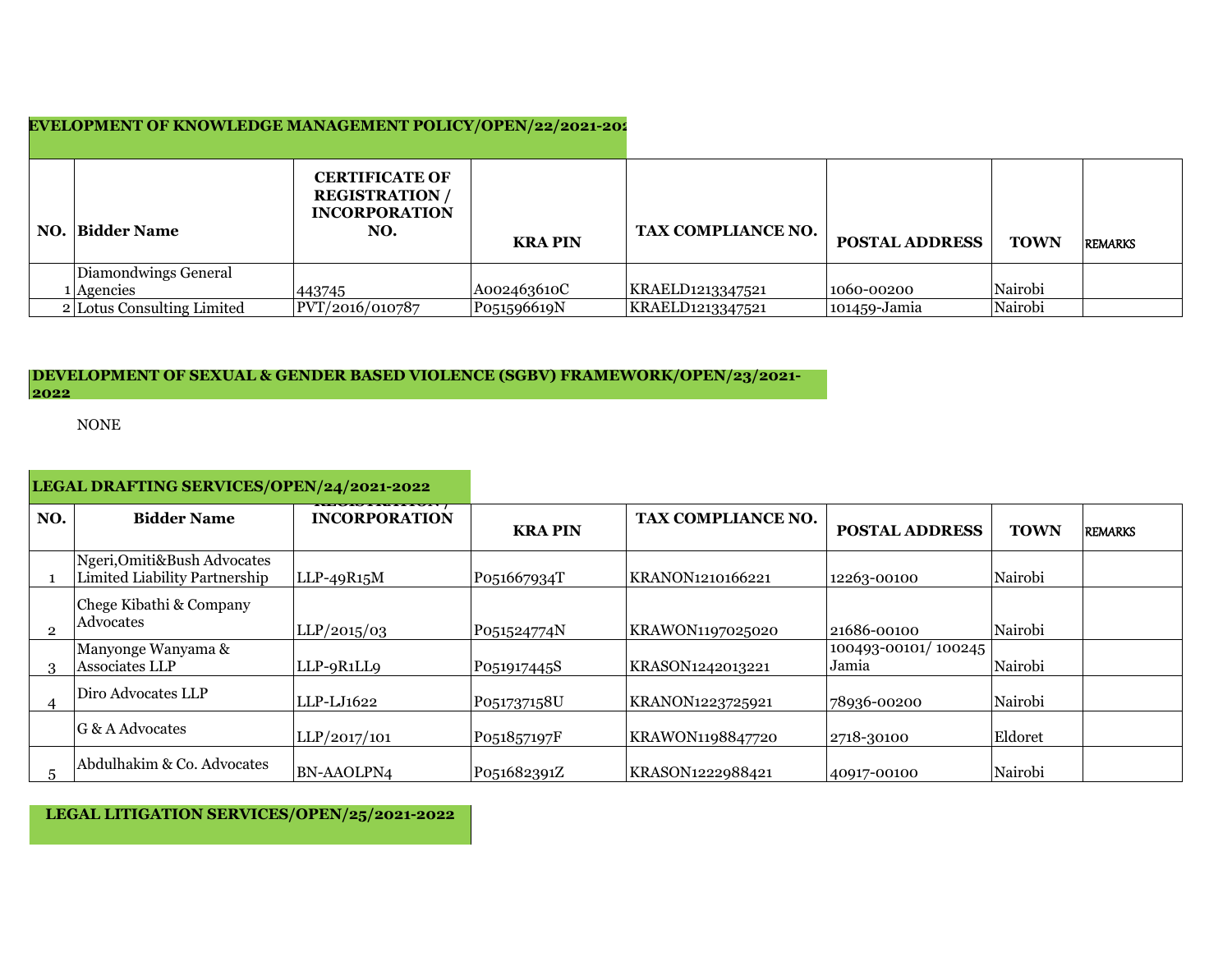| NO. Bidder Name                 | <b>CERTIFICATE OF</b><br><b>REGISTRATION /</b><br><b>INCORPORATION</b><br>NO. | <b>KRAPIN</b> | TAX COMPLIANCE NO.      | <b>POSTAL ADDRESS</b>         | <b>TOWN</b> | <b>REMARKS</b> |
|---------------------------------|-------------------------------------------------------------------------------|---------------|-------------------------|-------------------------------|-------------|----------------|
| Gathii Irungu & Company         | 238692                                                                        | A003268856G   | KRAWON1154086720        | P.O Bo x 1209-00232           | Ruiru       |                |
| Ngeri, Omiti, & Bush Advocates  |                                                                               |               |                         |                               |             |                |
| 2 Limited Liability Partnership | $LLP-49R15M$                                                                  | P051667934T   | KRANON1210166221        | P.O Box 12263-00100/2 Nairobi |             |                |
| Chege Kibathi & Company         |                                                                               |               |                         |                               |             |                |
| 3 Advocates                     | LLP/2015/03                                                                   | P051524774N   | KRAWON1197025020        | P.O BOX 21686-00100           | Nairobi     |                |
| $4 G & A$ Advocates LLP         | LLP/2017/101                                                                  | P051857197F   | <b>KRAWON1198847720</b> | P.O Box 22966-00100           | Nairobi     |                |
| $\sqrt{5}$ Miller & Company     | 381827                                                                        | A001965821B   | KRAWON1242126921        | P.O Box 45707-00100           | Nairobi     |                |
| 6 Kipkenda & Company            | BN/2011/107561                                                                | P051349226G   | KRAWON1212893421        | P.O Box 56832-00200           | Nairobi     |                |
| 7 Mulekyo and Company           | <b>BN4-VRFYBL8</b>                                                            | A001872580C   | <b>KRAWON123451721</b>  | P.O Box 52513-00200           | Nairobi     |                |
| 8 Abdulhakim & CO Advocates     | <b>BM-AAA0LPN4</b>                                                            | P051682391Z   | KRASON1222988421        | P.O Box 71970-00610/4 Nairobi |             |                |

# **LEGAL INVESTIGATION SERVICES/OPEN/26/2021-2022**

| NO. Bidder Name      | ICERTIFICATE OF<br><b>REGISTRATION /</b><br><b>INCORPORATION</b><br>NO. | <b>KRA PIN</b> | TAX COMPLIANCE NO. | <b>POSTAL ADDRESS</b> | <b>TOWN</b> | <b>REMARKS</b> |
|----------------------|-------------------------------------------------------------------------|----------------|--------------------|-----------------------|-------------|----------------|
| 1 Kipkenda & Company | BN/2011/107561                                                          | P051349226G    | KRAWON1212893421   | 56832 City Square     | Nairobi     |                |

# **LEGAL CONSULTANCY SERVICES/OPEN/27/2021-2022**

|    | NO. Bidder Name                          | <b>CERTIFICATE OF</b><br><b>REGISTRATION /</b><br><b>INCORPORATION</b><br>NO. | <b>KRAPIN</b> | TAX COMPLIANCE NO. | <b>POSTAL ADDRESS</b> | <b>TOWN</b>    | <b>REMARKS</b> |
|----|------------------------------------------|-------------------------------------------------------------------------------|---------------|--------------------|-----------------------|----------------|----------------|
|    | Ngeri, Omiti & Bush Advocates            |                                                                               |               |                    |                       |                |                |
|    | Limited Liability Partnership            | LLP-49R15M                                                                    | P051667934T   | KRANON1210166221   | 28745-00100           | Nairobi        |                |
| Q. | Diro Advocates LLP/Diro &<br>Company     | $LLP-I4I1622$                                                                 | P051737158U   | KRANON1223725921   | 79936-00200           | Nairobi        |                |
|    | Manyonge Wanyama &<br>$3$ Associates LLP | LLP-9R1LLP                                                                    | P051917445S   | KRAS0N1242013221   |                       | 100494 Nairobi |                |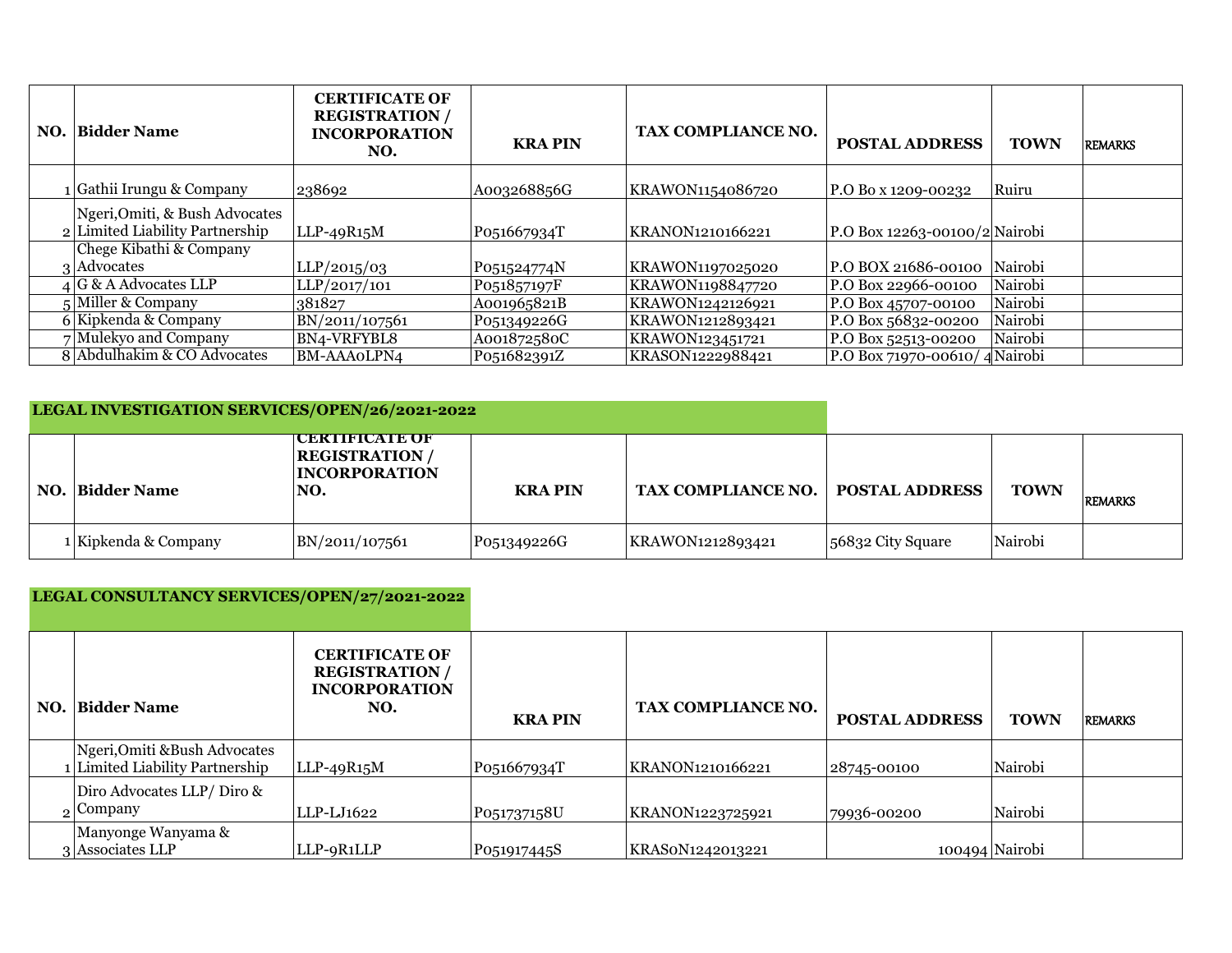| Kipkenda & Company                                          | BN/2011/107561     | P051349226G | KRAWON1212893421 | 56832 City Square     | Nairobi |
|-------------------------------------------------------------|--------------------|-------------|------------------|-----------------------|---------|
| Silas, Evans & Stevens                                      |                    |             |                  |                       |         |
| $\mathbf{z}$ Advocates                                      | LLP-EL1GPB         | P051907570V | KRAWON1232884721 | Galana Road, Kilimani | Nairobi |
| Abdulhakim & Co Advocates                                   | <b>BN-AAAoLPN4</b> | P051682391Z | KRASON1222988421 | 71970-00610           | Nairobi |
| Joe Ngigi and Company<br><b>Advocates Limited Liability</b> |                    |             |                  |                       |         |
| 7 Partnership                                               | $LLP-JQ159Z$       | P051861491M | KRAWON1200961520 | 13734-00800           | Nairobi |

# PROVISION OF LANGUAGE TRANSLATION SERVICES (ENG TO SWA)/OPEN/28/2021-2022

| <b>Bidder Name</b><br>NO. | KEUISI KAI IUN /<br><b>INCORPORATION</b><br>NO. | <b>KRAPIN</b>                | TAX COMPLIANCE NO. | <b>POSTAL ADDRESS</b> | <b>TOWN</b><br><b>REMARKS</b> |
|---------------------------|-------------------------------------------------|------------------------------|--------------------|-----------------------|-------------------------------|
| 1 Drum Major Media        | BN-35C76Z2A                                     | KRAMRU1244553221 A002783407S |                    | 2728-60100            | Embu                          |

## **PROVISION OF EDITING AND PROOFING OF REPORTS/OPEN/29/2021-2022**

| <b>Bidd</b><br>er<br>No. | <b>Bidder Name</b>         | <b>CERTIFICATE OF</b><br><b>REGISTRATION</b> /<br><b>INCORPORATION</b><br>NO. | <b>KRAPIN</b> | TAX COMPLIANCE NO. | <b>POSTAL ADDRESS</b> | <b>TOWN</b> | <b>REMARKS</b>                  |
|--------------------------|----------------------------|-------------------------------------------------------------------------------|---------------|--------------------|-----------------------|-------------|---------------------------------|
|                          | Sasa Media Services Ltd    | CPR/2012/71733                                                                | P051502459F   | KRAEON1216671321   | $19 - 00100$          | Nairobi     |                                 |
|                          | 2 Lotus Consulting Limited | PVT/2016/010787                                                               | P051596619N   | KRAEON1198474920   | 101459-Jamia          | Nairobi     |                                 |
|                          | Drum Major Media           | BN-35C76Z2A                                                                   | A002783407S   | KRAMRU1244553221   | 28-10202              | Kangema     |                                 |
|                          | Kenya Literature Bureau    | N/A                                                                           | P051098653M   | KRAPSD119748320    | 30022-00100           | Nairobi     | Bo is a<br>government<br>agency |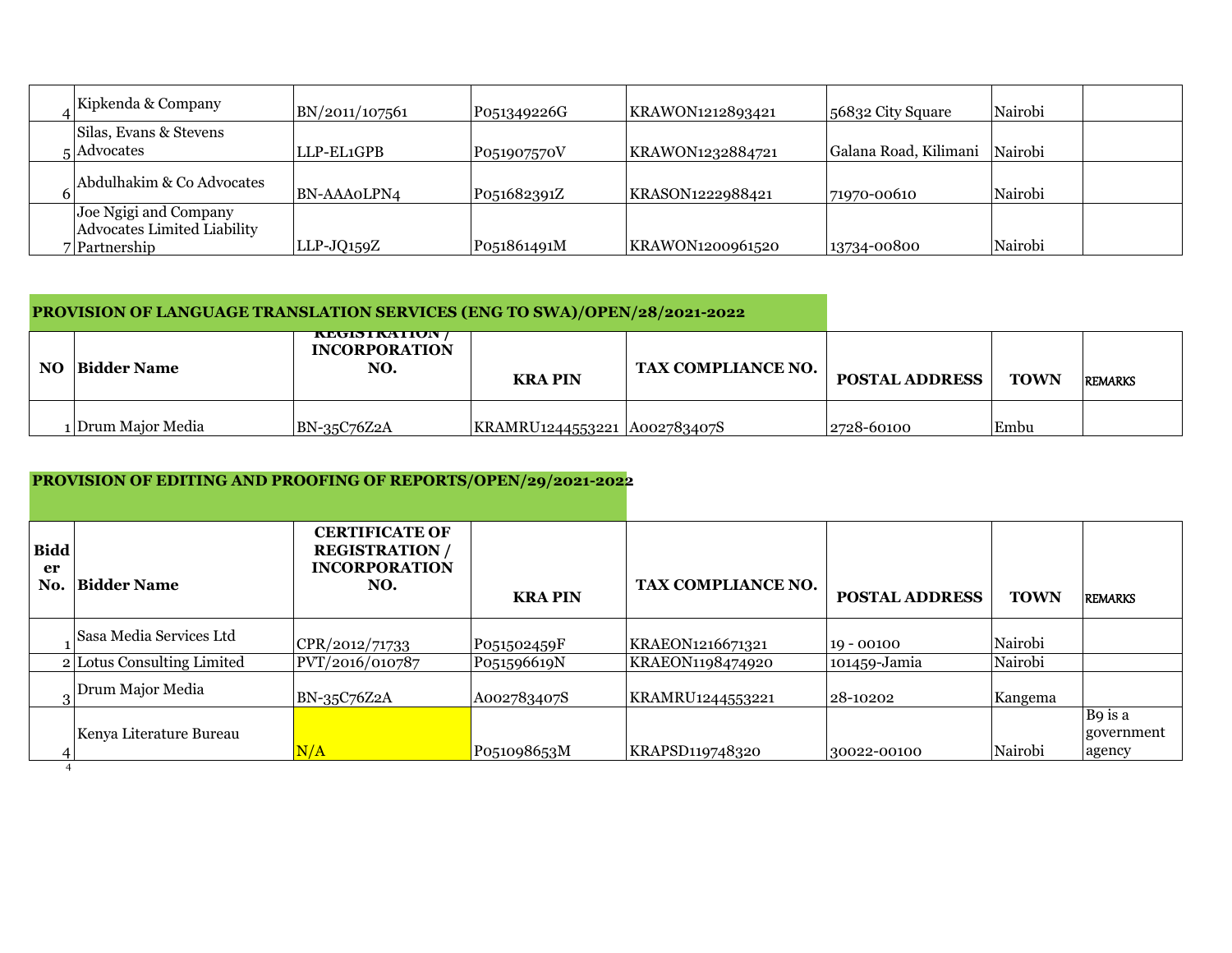#### **FACILITATION FOR DEVELOPMENT OF HUMAN RESOURCE MANAGEMENT MANUAL/OPEN/30/2021-2022**

NONE

#### **FACILITATION FOR DEVELOPMENT OF RISK MANAGEMENT FRAMEWORK/OPEN/31/2021-2022**

| NO. | <b>Bidder Name</b>                      | <b>CERTIFICATE OF</b><br><b>REGISTRATION /</b><br><b>INCORPORATION</b><br>NO. | <b>KRAPIN</b> | TAX COMPLIANCE NO.      | <b>POSTAL ADDRESS</b> | <b>TOWN</b> | <b>REMARKS</b> |
|-----|-----------------------------------------|-------------------------------------------------------------------------------|---------------|-------------------------|-----------------------|-------------|----------------|
|     | Pinebridge Training and                 |                                                                               |               |                         |                       |             |                |
|     | <b>Consulting Limited</b>               | CPR/2014/154799                                                               | P051556398A   | KRAWON1231289021        | P.O Box 1557-00200    | Nairobi     |                |
|     | $2$ Agano Consulting (K) Limited        | CPR/2010/25203                                                                | P051357181L   | KRAEON1193227820        | P.O Box 62423-00200   | Nairobi     |                |
|     | 3 Risk Africa Innovatis Limited         | CPR/2011/56951                                                                | P051369086U   | KRANON1202036120        | P.O Box 14135-00800   | Nairobi     |                |
|     | Sentinel Africa Consulting<br>4 Limited | CPR/2014/159403                                                               | P051511057V   | KRAEON1241955821        | P.O Box 39681-00623   | Nairobi     |                |
|     | 5 Datasec Limited                       | CPR/2014/168344                                                               | P051534993T   | <b>KRAWON1221817721</b> | P.O Box 22763-00505   | Nairobi     |                |

#### **FACILITATION FOR DEVELOPMENT OF COMMISSION (BOARD CHARTER)/OPEN/32/2021-2022**

NONE

#### **SUPPLY OF SPECIALIZED EQUIPMENT & SOFTWARE USED BY PWDS/OPEN/33/2021-2022**